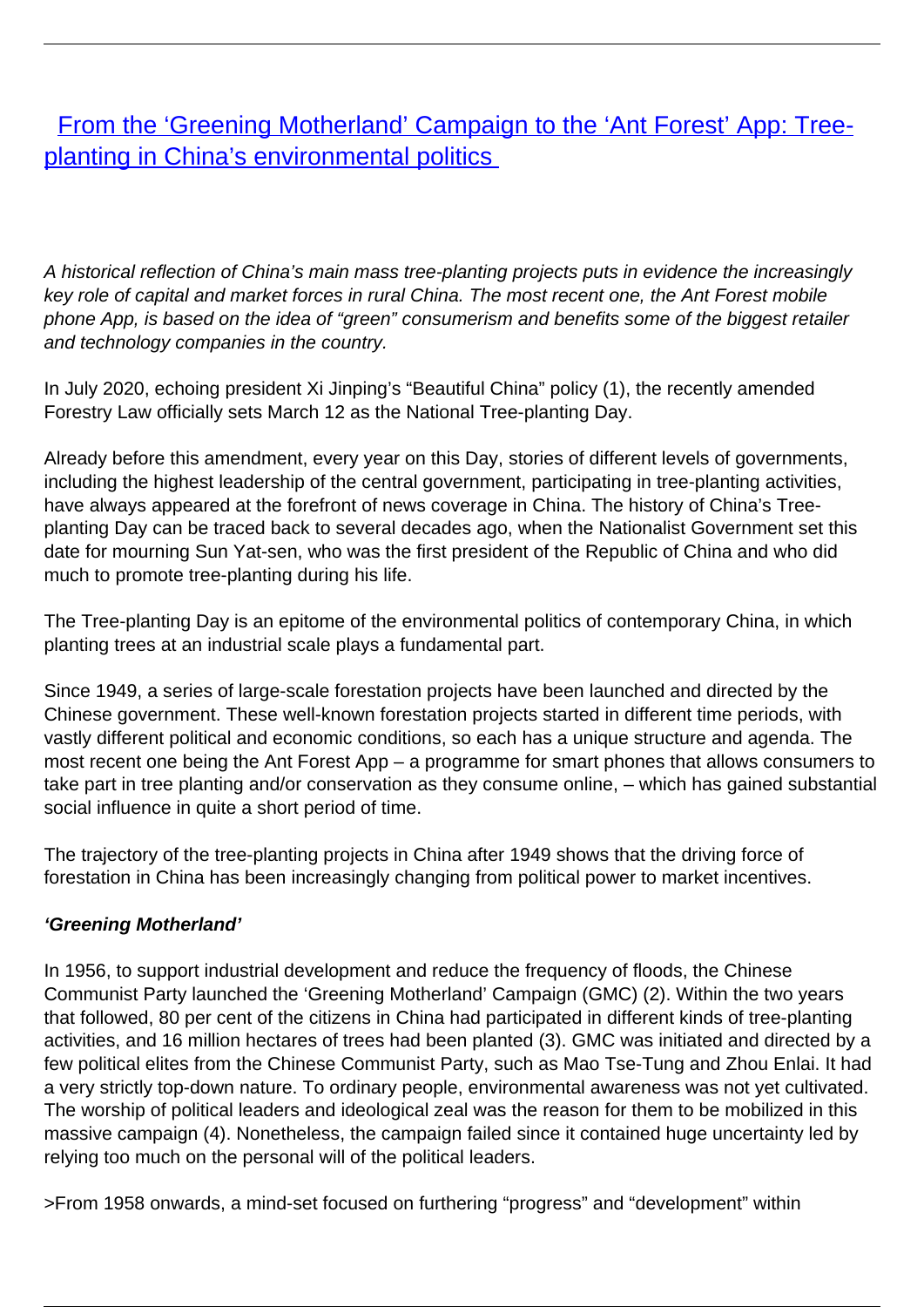governmental officials started to prevail. The Great Leap Forward Campaign (GLFC) was launched for a period of five years with the aim to rebuild the country from an agrarian economy into an industrialized communist society. During this period, the government urged rapid industrialization of China and made unrealistic production plans, which resulted in massive environmental degradation. For example, to increase the production of steel, a large number of backyard furnaces were built, and people would melt whatever steel object they could find. For powering these furnaces, immeasurable areas of forest were destroyed. Ironically, the same political power that promoted the GMC resulted this time in the most significant man-made environmental devastation in modern Chinese history (5).

## **Three-North Shelterbelt Forestation Project (TNSFP)**

The Three-North Shelterbelt Project (also known as the Green Great Wall) covers vast land areas in the north, north-west and north-east parts of China. These places have been threatened by desertification and droughts for many years. Between the 1960s and 1970s, 29.67 million hectares of land, including arable land and meadow, deteriorated significantly, even turning some into what is known as the Gobi desert (6). In 1978, the Chinese central government launched the TNSFP as the biggest forestation project in the world, in order to hold back the expansion of the desert. It has a very ambitious aim: to raise the total tree coverage area of northern China with almost 38 million hectares, which means to increase the tree coverage rate from 5% to 14.95% by the end of 2050 (7).

The planned duration of this project is 73 years, from 1978 until 2050, divided into eight stages. During the second stage (after 1985), in order to motivate more people to participate, the notion of 'eco-economic forests' (8) started to be promoted. This resulted in the introduction of economically valuable plants, such as fruit trees and herbs as well as more advanced cultivation techniques.

Meanwhile, the government started an economic reform to develop the private-sector economy, which supposedly benefited the people planting trees on the land they contracted from local governments or village collectives (9). These reforms underline the increasing importance of the market economy in forestation projects in China. This was also reflected in the decreasing proportion of unpaid work done by the general public, which contributed in different phases of the TNSFP.

In rural China, a system called 'two-work' (liang gong) had long been in operation. It requires the physically able rural residents to undertake certain amount of compulsory workload every year in projects like tree-planting, flood prevention, road construction, school facilities restoration and irrigation facilities construction (10). Before this system was completely abolished in 2006, it played a large part in the TNSFP. Between 1978 and 2000 (Stage 1 to Stage 4), the total investment for the TNSFP amounted to 71,582.72 million RMB (more than US10 billion dollars). The value discounted from the unpaid work contributed by ordinary people accounted for 65.57%, while the investments from the central government, local governments and other public sectors accounted only for 13.84%, 14.83% and 5.75%, respectively (11). However, with the deepening of the economic reforms in China, the TNSFP had to offer payments to be attractive in the labour market. Accordingly, the amount of unpaid work in the total investment decreased drastically, from 96.14%, 90.79%, 75.61% to 14.64%, in the four stages respectively (12). In this sense, the TNSFP was driven increasingly by market forces and less by political power.

## **Ant Forest (13): A Market-based Forestation Project**

In August 2016, Ant Financial - the largest Chinese financial technology company - launched a mobile gaming programme called Ant Forest. This programme allows consumers to participate in tree planting and conservation as they consume online. It depicts the carbon footprint of the users'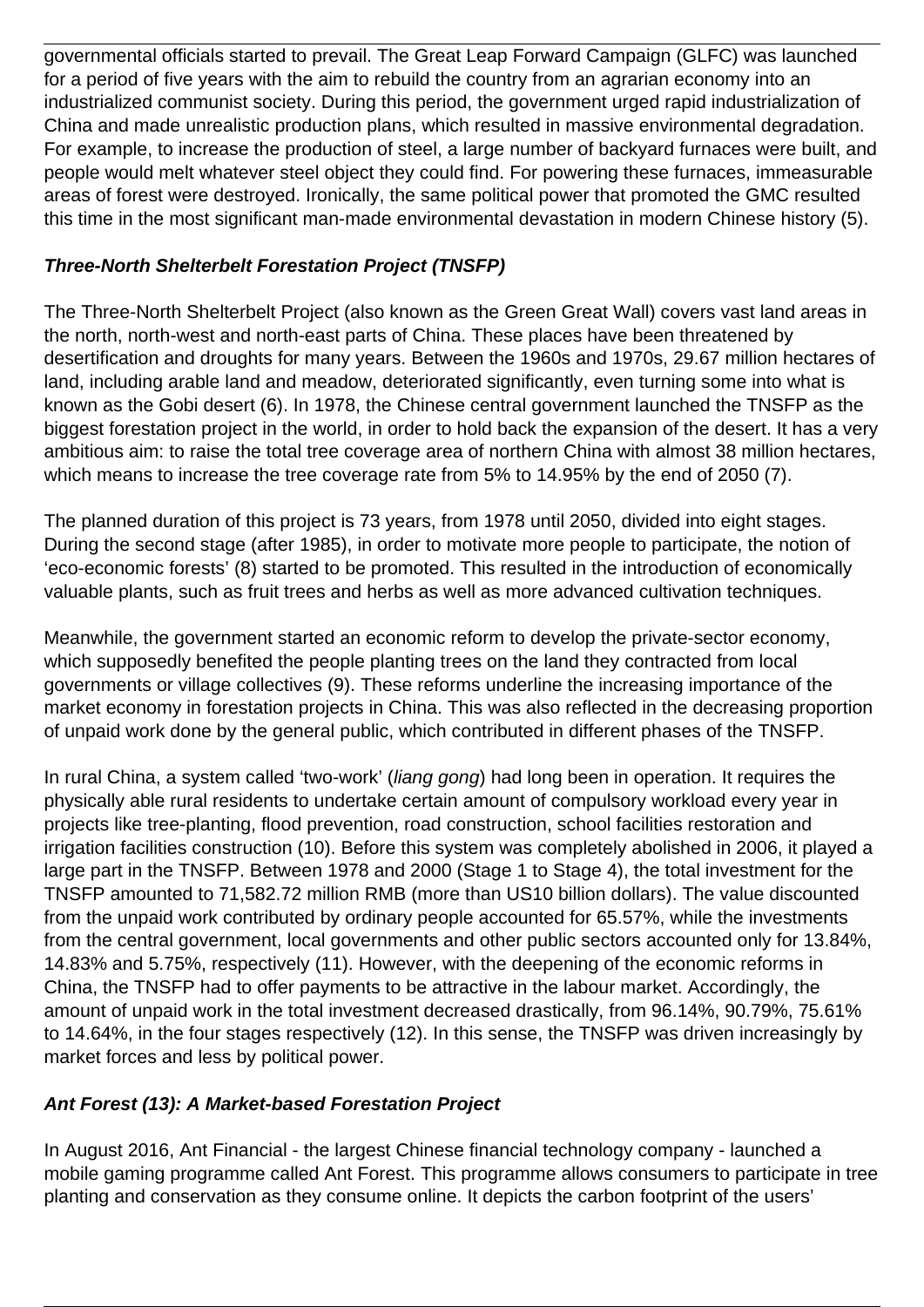consumption records (based on the data generated by Alipay, the biggest online payment platform in China and a product of Ant Financial). User's "green behaviours" are rewarded through the allocation of "green energy points". As their points accumulate to certain levels, game users can choose to plant a tree in the real world or virtually claim a small piece of land in one of the conservation areas co-funded by Ant Financial. Based on the amount of green energy points, the game users can choose between several kinds of tree species, including the saxaul, apricot tree, seabuckthorn, oriental arborvitae, Chinese pine, Scots pine, rose willow, scoparium, and desert poplar.

Ant Forest also has interactive functions which allow the users to co-plant trees, steal points from friends (collect points from others), and water trees for others (donate points to others). These features are very popular among users and contribute to their active engagement with the programme, leading to a growing adhesiveness of users. According to the Alipay Sustainability Report from 2019-2020, by May 2020, the participants of Ant Forest had amounted to 550 million people, and more than 2 million trees had been planted in the real world (14).

Apart from its enormous social influence, Ant Forest also brings substantial competitive advantage to Ant Financial and its related business entities through mainly two ways. Firstly, as a "green" initiative planting millions of trees, Ant Forest has created a positive image of its related business entities, such as Ant Financial and the Chinese Alibaba Group, the world's largest retailer and online trade company. In turn, Ant Forest users generally see Alibaba as a mega-sized leading business group with much sense of social responsibility and environmental awareness.

Secondly, Ant Forest enhances users' dependence on Ant Financial by creating the game rules. Ant Forest requires players to act in specific ways to earn "green energy points", such as walking, hiring shared bikes or making payments with the Alipay app. These actions are defined as "green behaviours" in Ant Forest. Almost all possibilities to earn "green energy points" in the game, except for walking, are exclusively related to the adoption of services or products from Ant Financial or Alibaba. For example, only by buying cinema tickets through the Alibaba-owned online platform Taopiaopiao, and not any other similar platform, can generate points. As a result, users are increasingly relying on the services of Ant Financial, especially on Alipay.

Ant Forest is a programme based on the idea of "green" consumerism, and it aims to cultivate a "green" lifestyle for addressing environmental problems. However, the capitalist logic of expansion, accumulation and competition has been fully reflected on the rules of Ant Forest, and thus results in a clear contradiction between its environmental goals and its real influence on users. It also delivers simplified information about complex environmental issues and creates the idea that consumption can be compensated with tree-planting or conservation activities. Therefore, it actually hinders its users from fully understanding the environmental implications of their consumption behaviours (15).

## **The trajectory of forestation projects in China: from GMC to Ant Forest**

China has long been puzzled by the ecological consequences caused by large scale deforestation, such as rapid desertification and frequent floods, which seemingly justify the importance of treeplanting projects. However, there are different voices questioning the effectiveness of these projects, arguing that these further result in new ecological problems. (16) For example, according to professor Cao from the Minzu University of China (17), more than 80% of the tree plantations in the Three Norths region involve monoculture plantations, which result in a vulnerability of trees to plant diseases and insect pests as well as an array of other impacts. Despite the critiques, forestation is still one of the main focuses of Chinese environmental politics.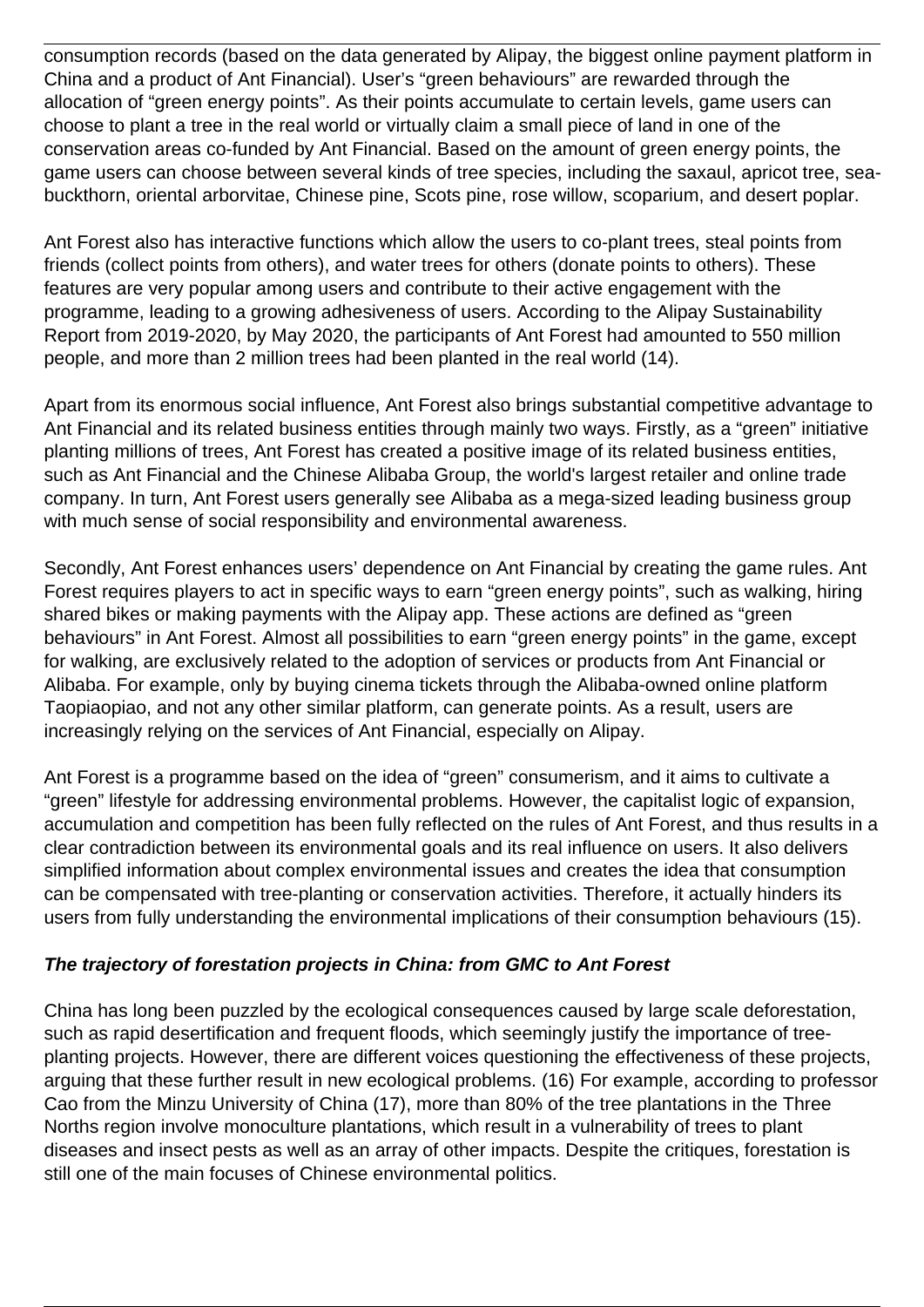This article introduced three well-known afforestation projects in China in different time periods. In the 1950s, GMC was launched for tackling the frequent flooding and for producing more wood. In late 1970s, the TNSFP, established at the same time as the national economic reforms, began to establish the bases for a free-market economy in forestation projects in China. And more recently, the Ant Forest App created deep resonance with the public with its "green" consumerism goals, which enabled it to acquire a large number of users while working with the state in tree-planting projects.

In 2020, according to the plan made by the National Department of Forestry, Ant Forest is going to financially support the planting of 720 million trees (18). From GMC to Ant Forest, the mass forestation projects implemented since 1949 outline a trajectory evidencing the increasingly important role of capital and market forces in rural China.

Zeng Zhen, [syndi.zeng@outlook.com](mailto:syndi.zeng@outlook.com) University of Helsinki, Finland

(1) "Beautiful China" was first put forward as a governing concept by former President Hu Jintao on the 18<sup>th</sup> National Congress in 2012. It underpins that achieving an ecological wellbeing is one of the prominent tasks of the Chinese government, along with the development of economy, politics, culture and society. President Xi Jinping reaffirmed this task on the 19<sup>th</sup> National Congress in 2017 and since then, he has been continually enriching this notion.

(2) Long, J.J, 2007, ?????????????--20??50?? "????????"?????? "The Herald of Modern Environmental Protection Movement in China?a study on 'Greening the Motherland' Campaign in 1950s"

(3) Ibid Long 2017

(4) Ibid Long 2017; Sun T., 2018, ??????????????????, "The Changes in Sociopolitical Conditions and the Environment in Modern and Contemporary China", Intellectual Property Publishing House, Beijing

(5) Ibid Sun, 2018; Xu, B., 2014, ?400???????????????, "The Social Change and Ecology in Western China in the Past Four Centuries", China Social Science Press, Beijing

(6) Zhang, B. X., 2013, ?????, "The Records of Three-North Shelterbelt Forestation Project", Xinhua Publishing House, Beijing

(7) Ibid Zhang 2013

(8) Ren, Y., & Gao, Z.Y., 1996, ?????????????????????, "Exploring on the Basic Theoretical Framework of the system of Eco-Economic Protection Forest", Journal of Beijing Forestry University, Vol.18, Supp.2, pp.1-7

(9) Ibid Zhang 2013

(10) Song, B. C., 2000? ??????'??'? "Standard Management of Rural " Two-Work"

System, Agriculture Knowledge, 2000-10, pp.49

(11) Ibid Zhang 2013

(12)Ibid Zhang 2013

(13) According to Ant Financial, Ant Forest is designed as an archetype of personal carbon account system

(14) Alipay, 2020, [ALIPAY SUSTAINABILITY REPORT 2019-2020 :Towards A Better Society For the](https://wrm.us9.list-manage.com/track/click?u=f91b651f7fecdf835b57dc11d&id=6918016dcf&e=08ad7e6520) [Future](https://wrm.us9.list-manage.com/track/click?u=f91b651f7fecdf835b57dc11d&id=6918016dcf&e=08ad7e6520)[, Ant Group](https://wrm.us9.list-manage.com/track/click?u=f91b651f7fecdf835b57dc11d&id=6918016dcf&e=08ad7e6520) , (Access on 24 June 2020)

(15) Zeng, 2018, [Saving the World by Being Green with Fintech: the contradictions between](https://wrm.us9.list-manage.com/track/click?u=f91b651f7fecdf835b57dc11d&id=1881b85c2f&e=08ad7e6520) [environmentalism and reality in the case of Ant Forest](https://wrm.us9.list-manage.com/track/click?u=f91b651f7fecdf835b57dc11d&id=1881b85c2f&e=08ad7e6520), Lund University, Lund, (access on 6 June. 2019)

(16) Zastrow, M. 2019, "China's tree-planting drive could falter in a warming world", Nature (London), vol. 573, no. 7775, pp. 474-475; Cao, S.X., 2008, Why Large-Scale Afforestation Efforts in